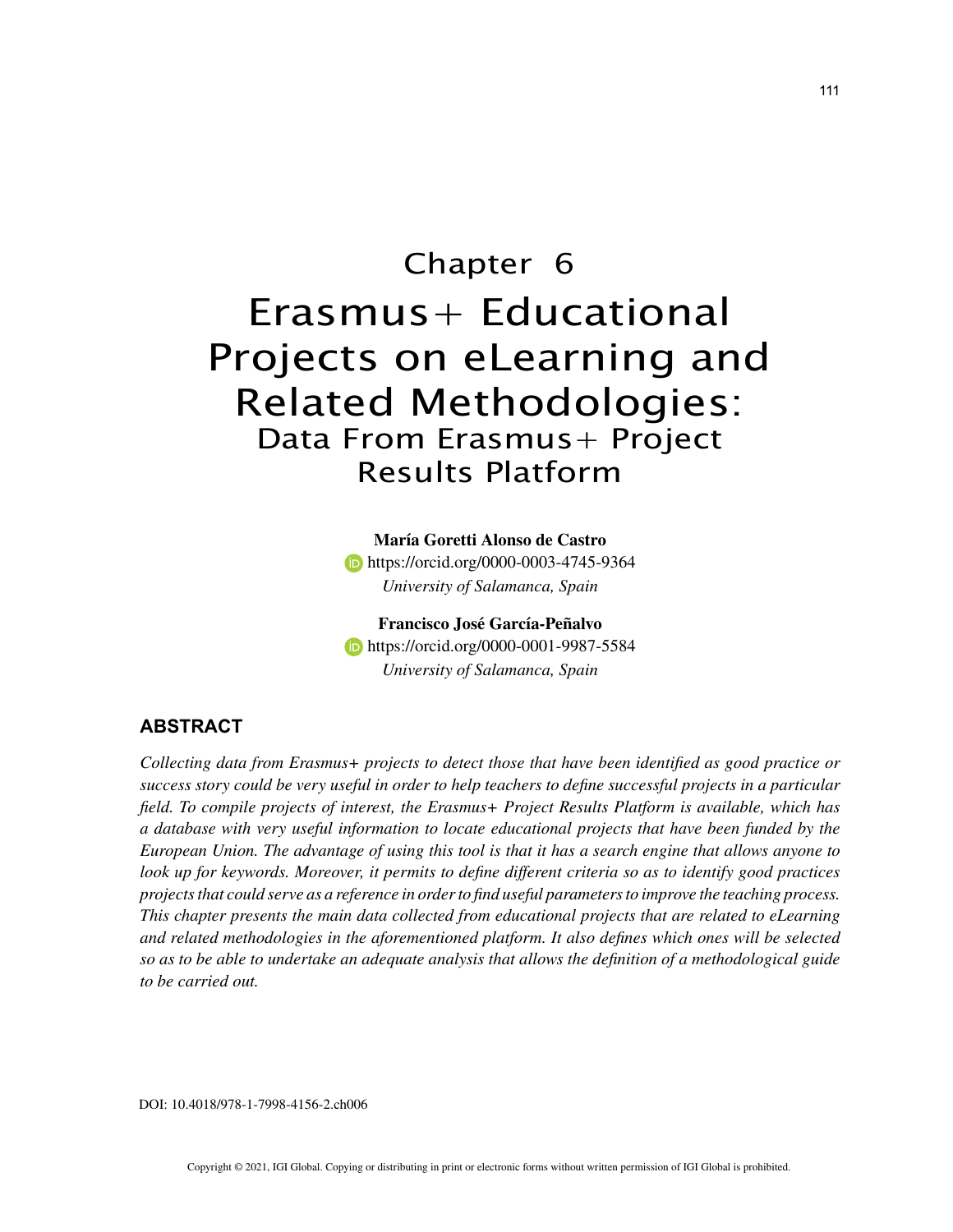# **INTRODUCTION**

Today's society is changing at a dizzying pace and it is not escaping our knowledge as the increasing use of information and communication technologies (ICT) is booming. This creates a need for people to have the skills to participate effectively in a digital world. Therefore, it implies an increase in the use of digital technologies to improve the teaching-learning process.

The term eLearning refers to training by electronic means, which undoubtedly involves the use of ICT. This fact means that focusing on projects related to the Learning methodology allows not only to analyze the success of this methodology but also on the usefulness of ICT platforms and tools for this type of teaching (García-Peñalvo & Seoane-Pardo, 2015; Gros & García-Peñalvo, 2016; García-Peñalvo, 2020; Crisol-Moya et al., 2020). Therefore, it allows covering all aspects of interest for the analysis of both the use of ICT and teaching methodologies.

One way to analyze educational eLearning projects is to research projects funded by the European Union (EU) through the Erasmus+ Programme (EU, 2020a). These projects are listed in the Erasmus+ Project Results Platform (EU, 2020b), which contains all the projects funded by the Erasmus+ Programme and its predecessor programs in education, youth and sports since 2007.

In the indicated platform, all projects are classified, and it allows selecting those labeled as good practices or success stories. Hence, this database provides a means of gathering the necessary preliminary information required to identify the key factors that make these projects valuable.

Furthermore, this database offers a great opportunity to examine the evolution and scope of Erasmus+ projects related to eLearning or related methodologies in the 2014-2020 cycle up to the present, focusing on those that have been identified as good practices or success stories.

With the preliminary information collected from the projects, it will be possible to carry out an adequate selection of the sample for any study. In the case presented on this chapter, the group of projects of interest are those related to electronic learning that have been classified as good practices or success stories, examining the common variables that make them useful for researching good strategies in education.

In addition, it is important to carry out a good process of screening and selection of samples. There are more than 1000 European educational projects of the Erasmus+ Programme (2014-2020) related to eLearning classified as good practices and / or success stories. Bearing in mind that it is necessary to limit the scope of the study to be able to tackle it successfully, it is convenient to take a sample from that list of projects linked to the term eLearning.

This chapter shows how the study of eLearning projects has been carried out throughout the use of the aforementioned platform, the different necessary stages and the results obtained in the first step with the analysis of the projects, followed by the conclusions.

#### **Background**

The increase in the use of ICT in all areas of our society, as well as the changes motivated by COVID-19 pandemic, is causing the urgent adaptation of schools, teachers, students and families to distance learning methodologies through ICT. This situation has highlighted the great need we have to advance in technological competence, especially in education (García-Peñalvo & Seoane-Pardo, 2015; Gros & García-Peñalvo, 2016; García-Peñalvo, 2020; Crisol-Moya et al., 2020).

This new educational model, adapted to special situations, has been analyzed in many publications. For example, Hodges et al. (2020) pointed out the differences between well-planned online learning that